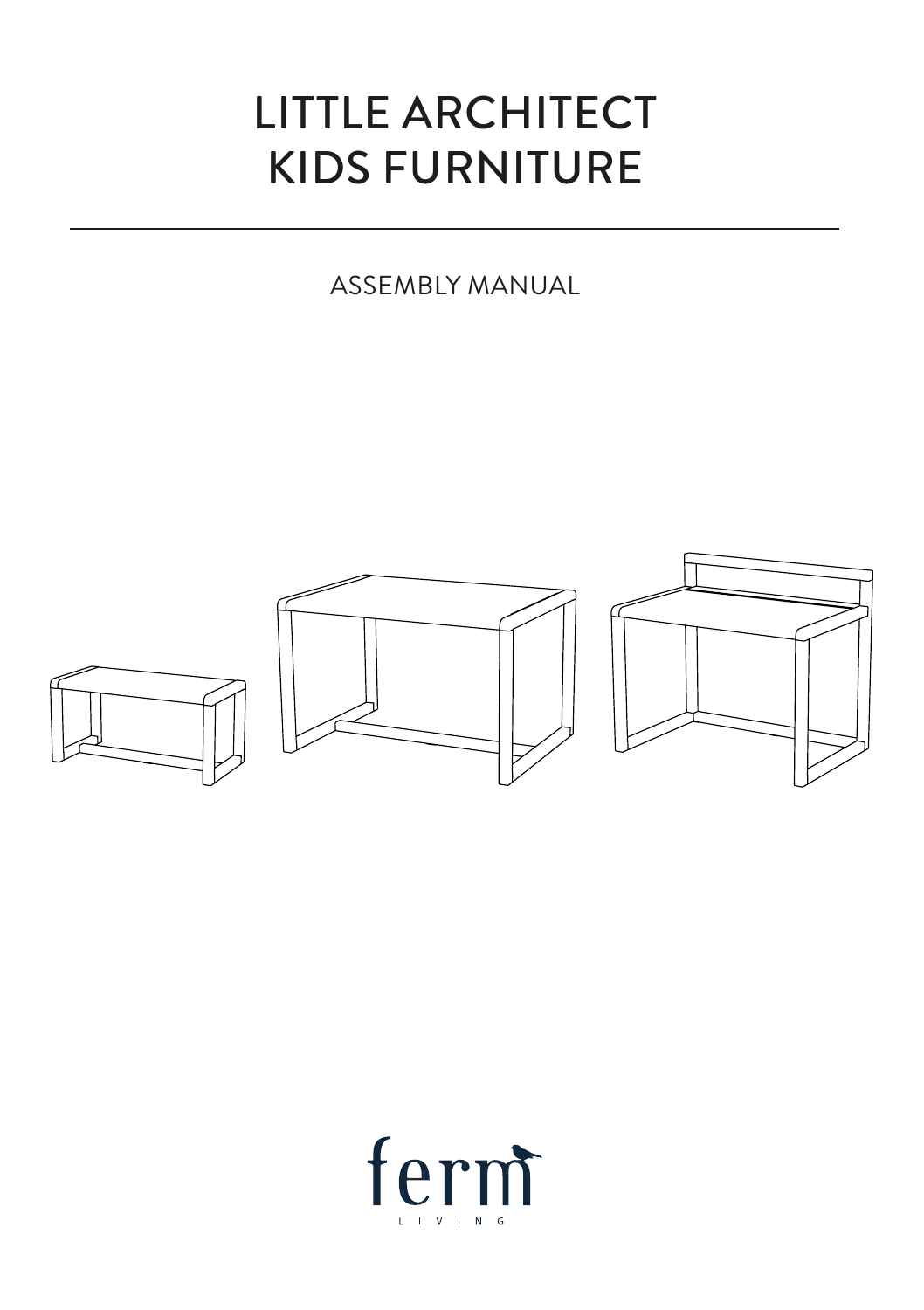

# LITTLE ARCHITECT BENCH



### **Content**

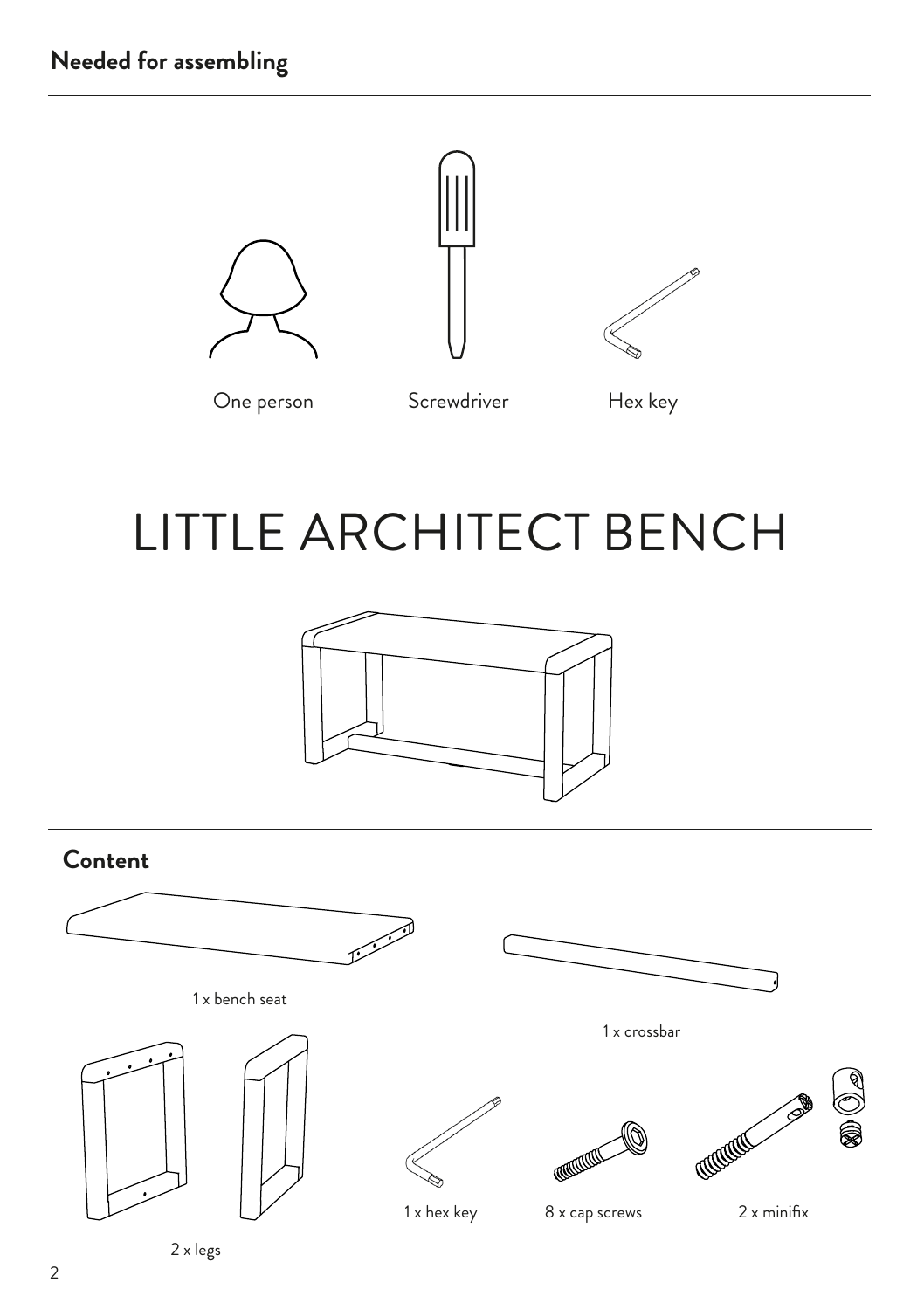#### **Assembling**



1. Place one leg on the floor with screw holes pointing upwards. Choose a soft, flat area to avoid scratching the furniture

2. Mount bench seat to the leg using the cap screws. Tighten with hex key.



a screwdriver.





6. Mount with cap screws and tighten with hex key.

Tighten minifix with screwdriver.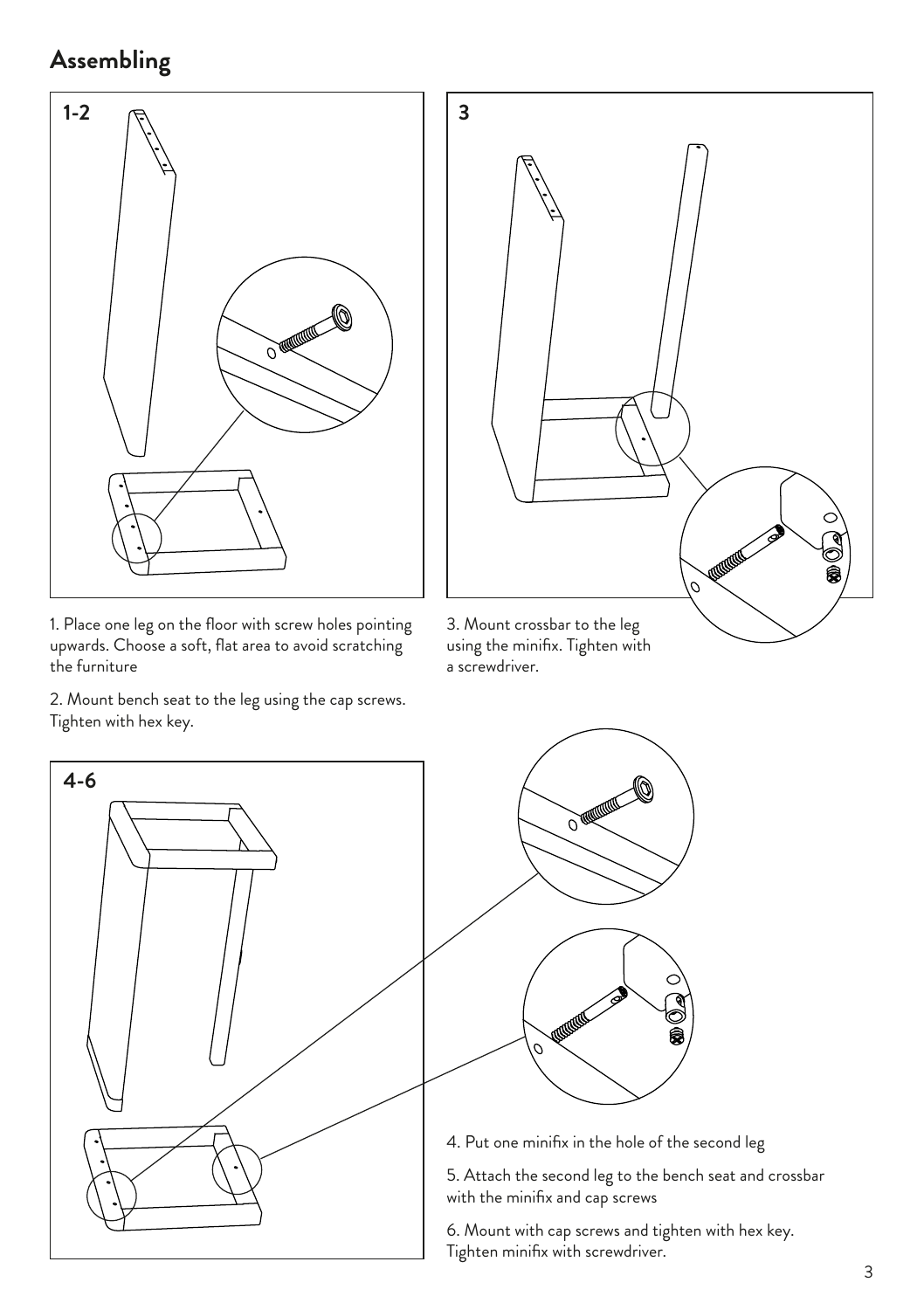## LITTLE ARCHITECT TABLE



**Content**

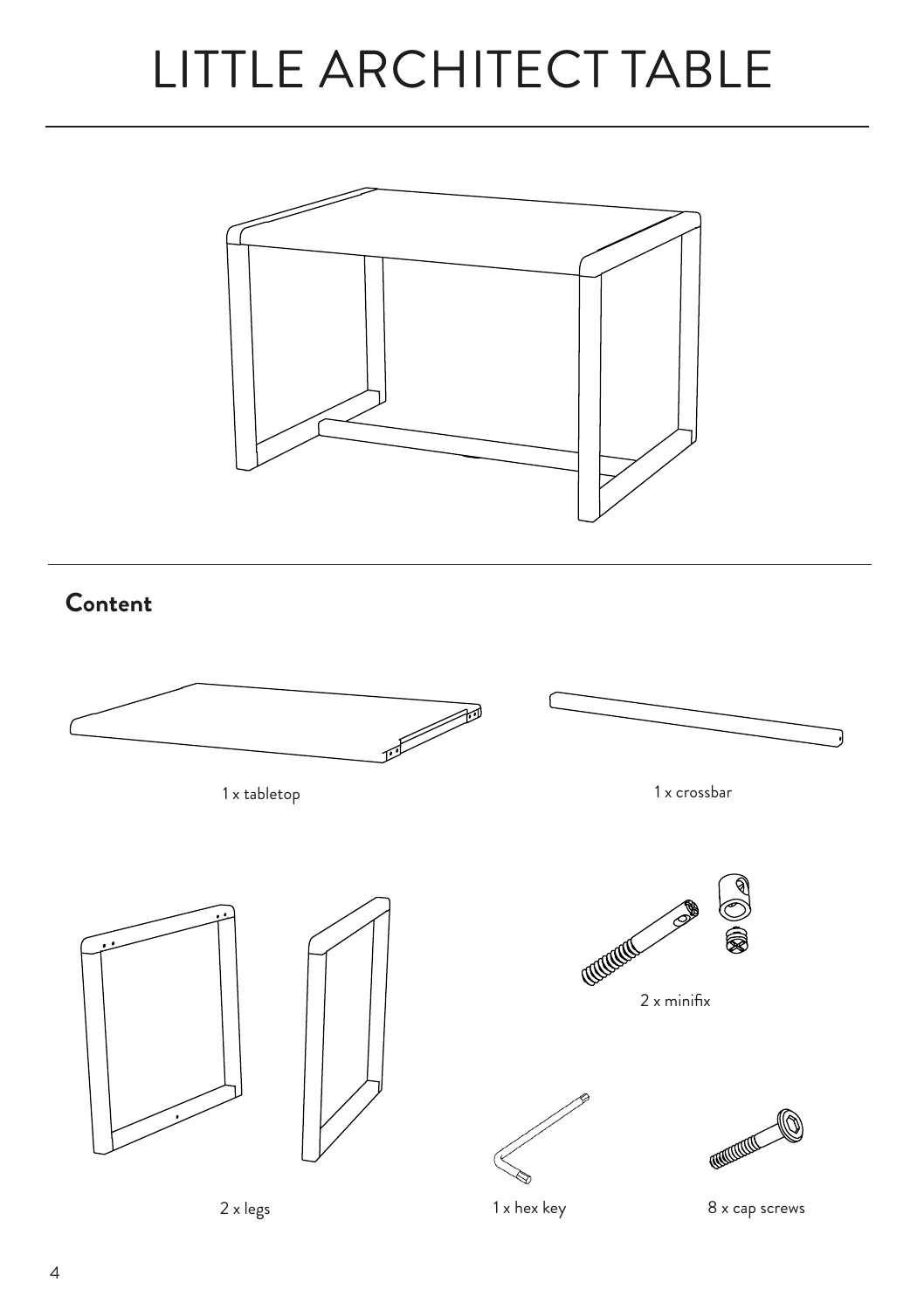#### **Assembling**



1. Place one leg on the floor with screw holes pointing upwards. Choose a soft, flat area to avoid scratching the furniture

2. Mount tabletop to the leg using 4 cap screws. Tighten with hex key.

**4-6**



4. Put minifix in the screw hole of the other leg

5. Attach the second leg to the tabletop and crossbar with the minifix and cap screws

6. Tighten with hex key and screwdriver

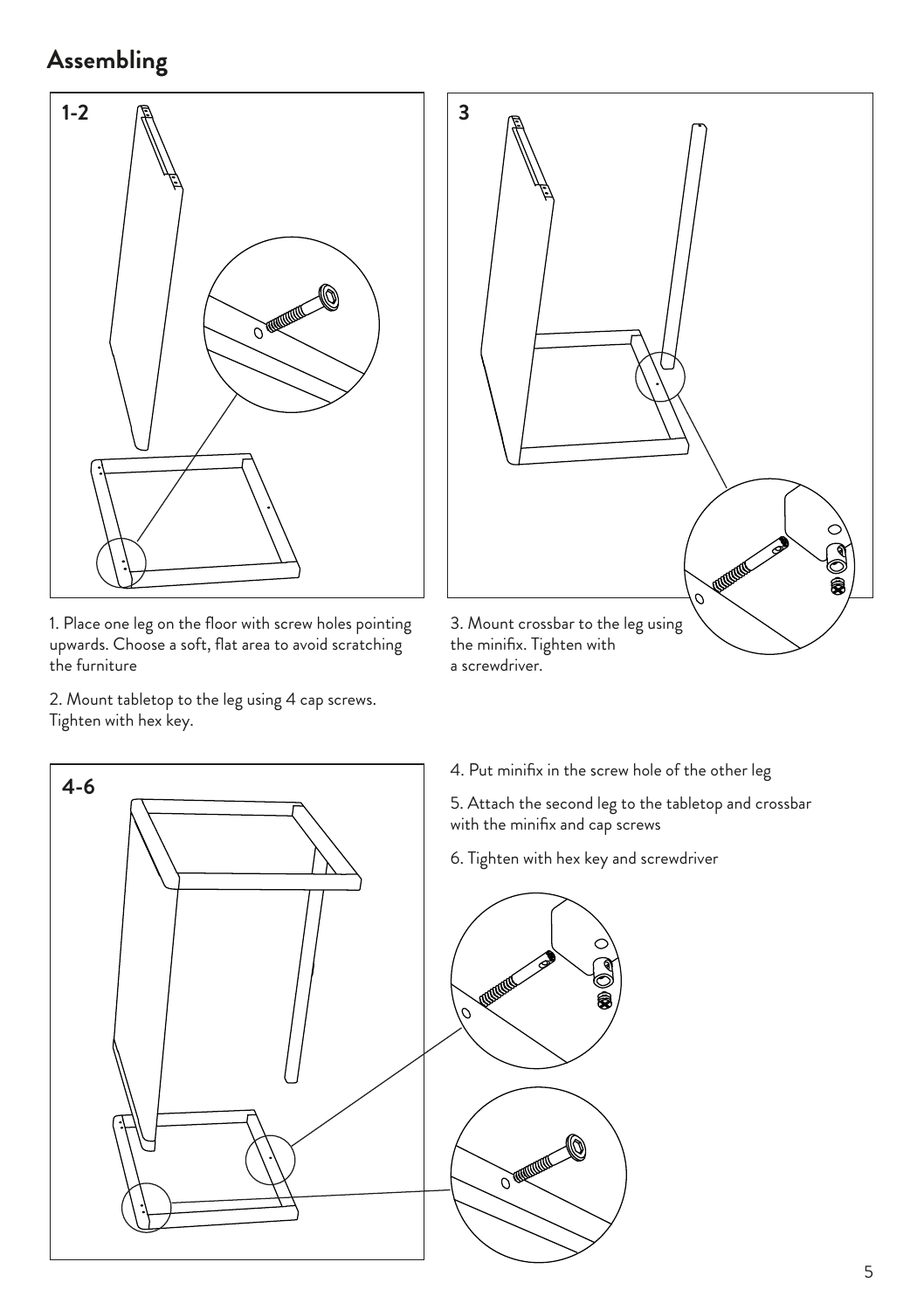## LITTLE ARCHITECT DESK



6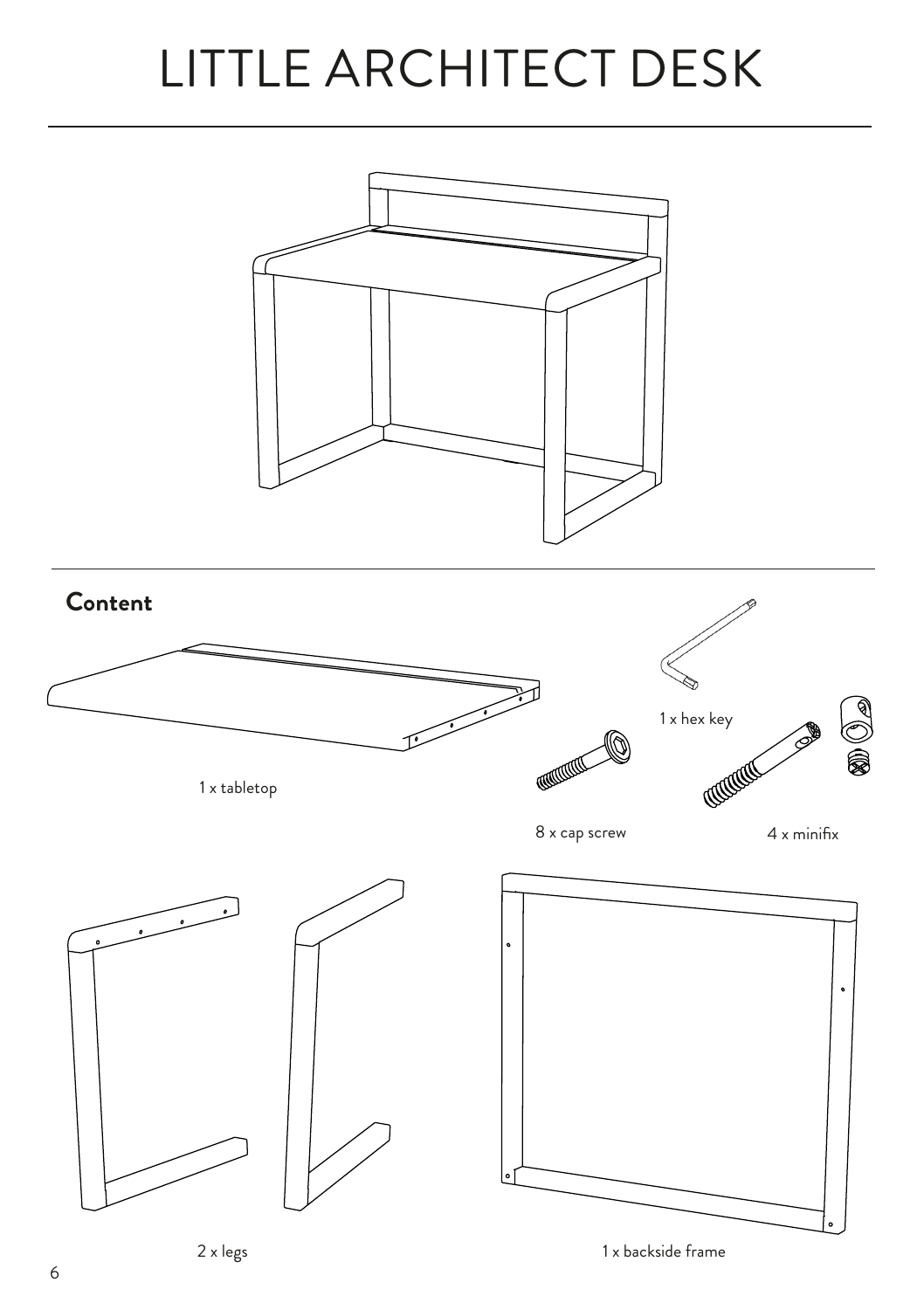### **Assembling**



1. Place one leg on the floor with screw holes pointing upwards. Choose a soft, flat area to avoid scratching the furniture

2. Mount tabletop to the leg using 4 cap screws. Tighten with hex key.



3. Attach the second leg to the tabletop and tighten with hex key



4. Put minifixes in the two holes on the backside frame and mount with the legs and tabletop